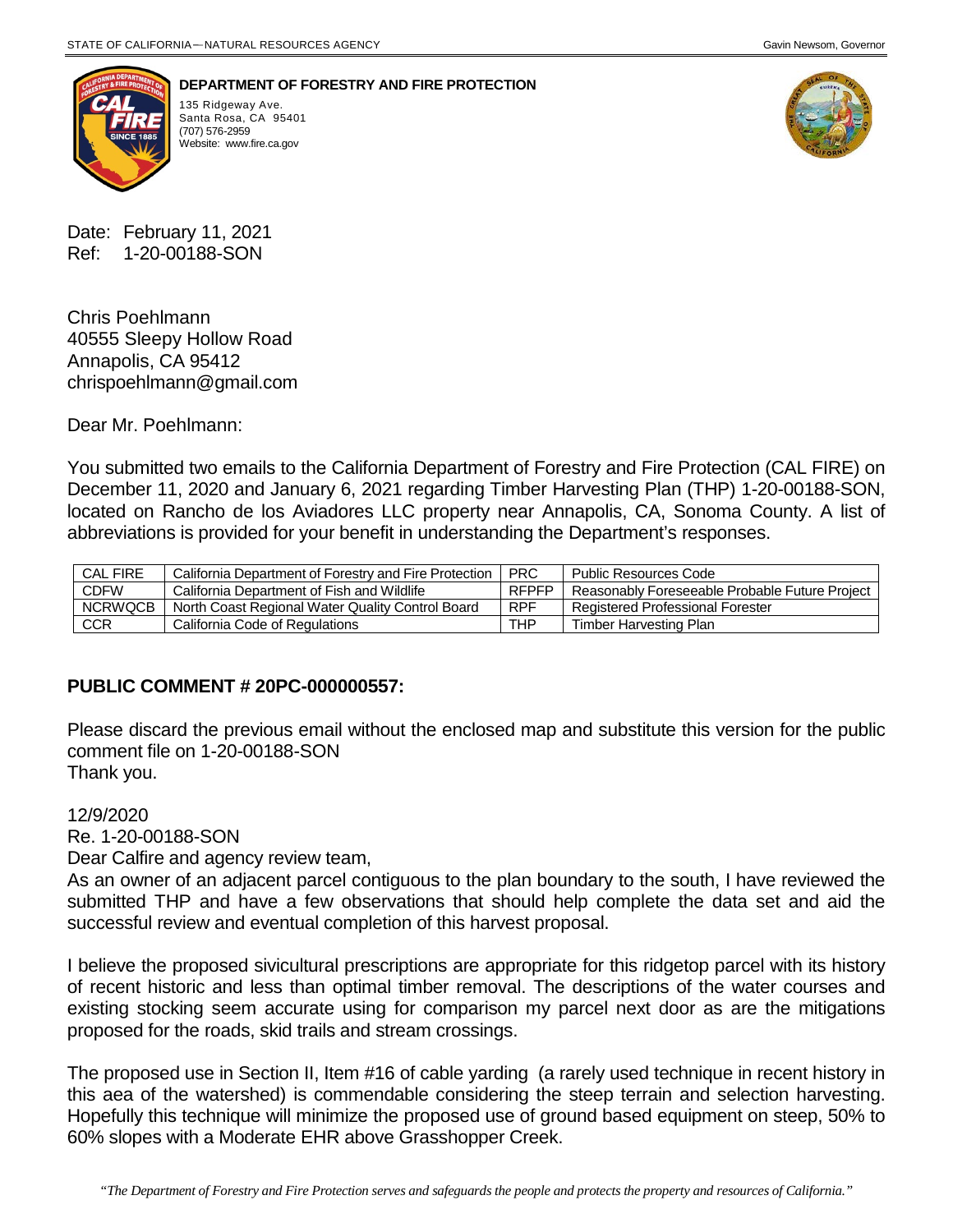Overall the plan seems appropriate, and importantly, only if the marking is done so as to promote a rapid recovery of a forest that cannot only provide maximum sustained production of high-quality timber products but attain more mature climax vegetation aiming ultimately towards a late seral composition. If this happens, it will be management to be proud of and that will promote species diversity in a healthy forest.

Two items that should be addressed in the THP and it its review for approval are as follows.

There is one additonal house structure that seems to not be indicated on the mapping near the center of the plan area. It would seem would be appropriate to include it so that the fire hazard reduction for this structure can be included in the plan and the provisions for slash clearing in the proper perimeters for this structure can be accomplished by the applicant.

The other item is the existence of an additional future project that is not included in the cumulative effects analysis of this project in the two planning watersheds that it is located in, Grasshopper Creek and Little Creek planning watersheds.

See the attached map below that was forwarded to me and my wife that shows a large NTMP in progress contiguous with 1-20-00188-SON. The data needed for adding to the cumulative effects analysis of 1-20-00188-SON can easily be obtained by contacting RPF Matt Greene at:

Matt Greene Forestry & Biological Consulting 35640 Hauser Bridge Road Cazadero CA 95421 Phone (707) 847-3761 Fax (707) 847-3905 [calforestry@gmail.com](mailto:calforestry@gmail.com)

I would hope that my ongoing communications with Darrell Rogers will continue to include the issues of the retention of selected trees and groupings near my adjacent home and shop for their aesthetic properties/visual resources on our forested adjacent parcels.

I also note in Section IV, Cumulative Impacts Analysis, that the box was checked indicating no potential impacts are to be expected to traffic resources. I also hope that in my future conversations with Darrell Rogers that he can describe a plan for equipment and log truck movement on the dirt roads in our immediate area that will minimize traffic and noise impacts. I urge the review team to also advance these questions in the review and PHI of this plan and approve a final plan version that minimizes any of these potential impacts.

I wish the review team and the applicant well in this plan design process and the review of it so as to maximize the ecological end results for this parcel's forest and the larger forest that it is a part of. It is my belief that this is also one of the main goals of the applicant.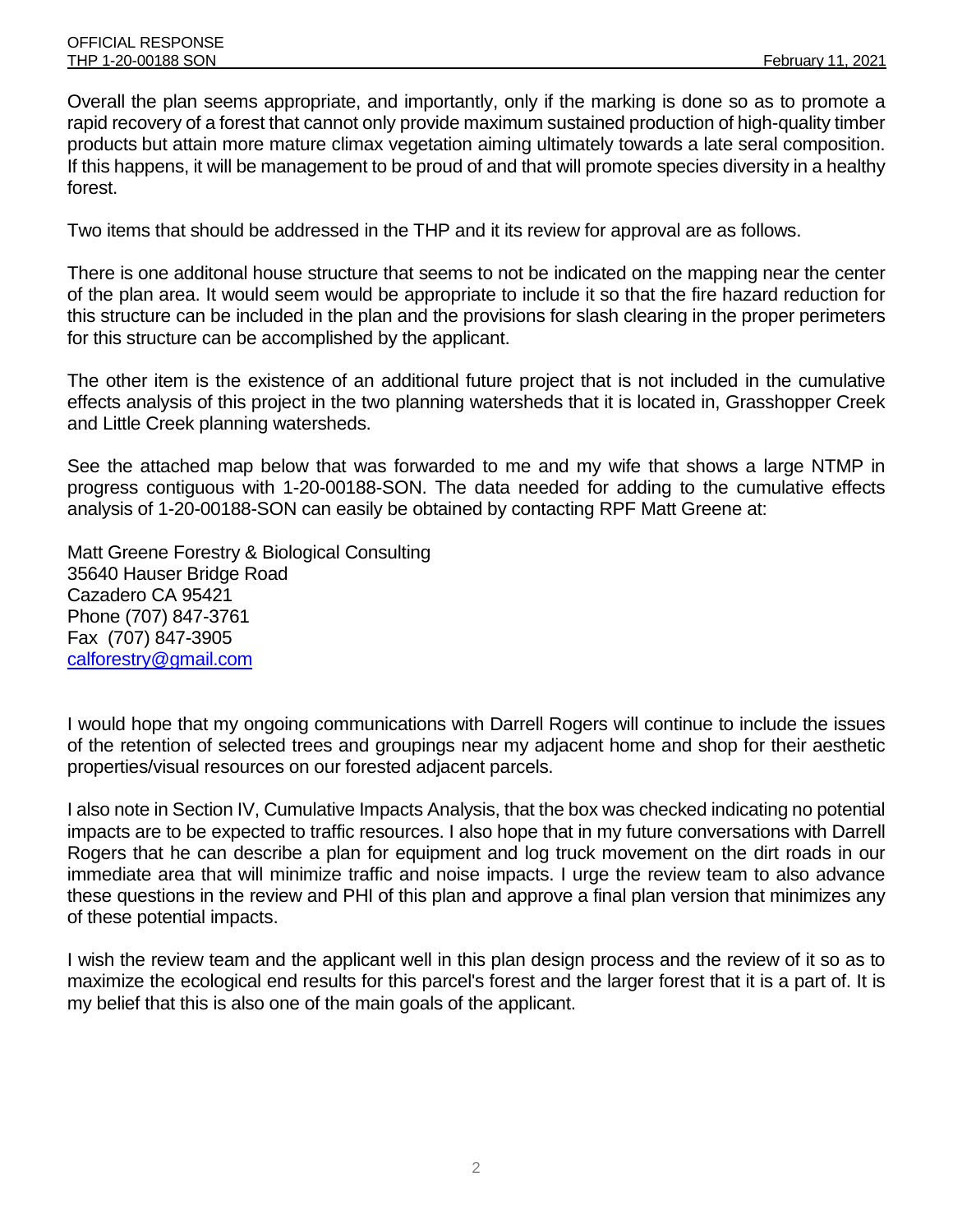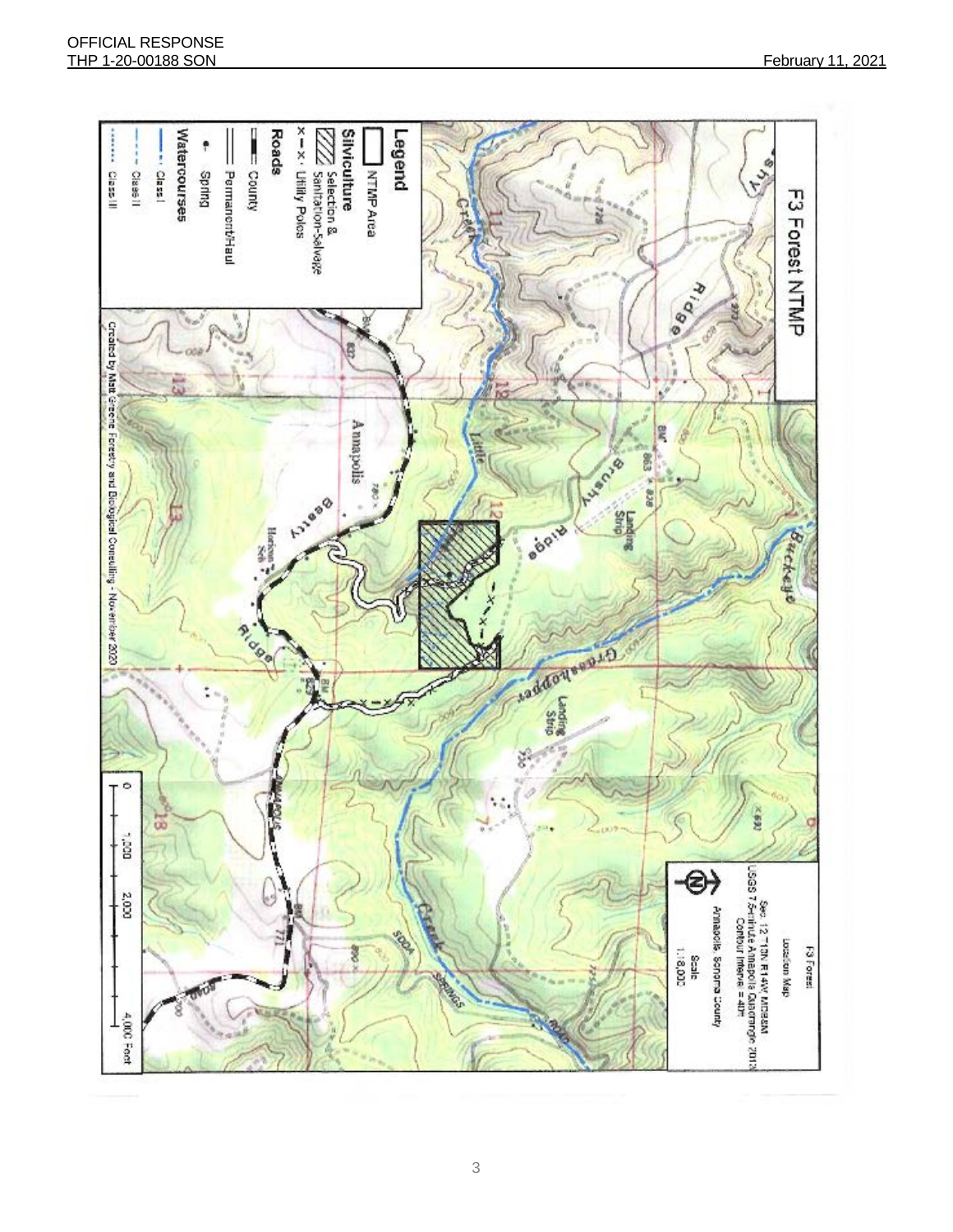## **RESPONSE:**

The comment supports the use of cable yarding under this THP. However, on November 20, 2020, in response to First Review Question #4, the RPF removed the option for cable yarding from the THP by submitting a revised THP page 18. This revision was submitted prior to the PHI on November 24, 2020, and the Review Team was able to evaluate the proposed ground-based operations. The "Harvesting Operations" section of the CAL FIRE PHI Report indicates that the ground-based operations proposed in the THP are appropriate, and no recommendations were made.

The comment also raises the concern that a structure located near the center of the plan area was omitted from the THP maps, and that fire hazard reduction for this structure needs to be included in the plan. Page 3 of the RPF's response to the Review Team Recommendations (received January 4, 2021) states that:

*The public letter also mentioned that a house was missing from the plan however after consultation with the landowner and examination of the property we believe the letter writer may have been referring to a building that no longer exists.*

Review of 2019 NAIP aerial imagery appears to show that all structures have been mapped on the maps on THP pages 62 – 63.1, and 63.3. THP Section II, Item #30(d), page 55, provides appropriate slash treatment mitigations near structures maintained for human habitation per 14 CCR 917.2(c). Fire hazard reduction appears to have been properly addressed in the THP.

A concern was raised in the comment regarding the omission of a future project from the THP's cumulative effects analysis. The comment included a map of the project, an NTMP being prepared by RPF Matt Greene. As of the date of this Official Response this NTMP had not been submitted to CAL FIRE, so this NTMP does not have an official NTMP harvest document number to reference.

In the RPF's responses to PHI Recommendations received by CAL FIRE on January 4, 2021, the RPF revised pages 85, 89, 90, 92, and 93 to incorporate the additional acreages from the proposed NTMP into the cumulative impacts analysis. Due to these revisions, the acres of Reasonably Foreseeable Probable Future Projects (RFPFPs) within the Little Creek planning watershed increased from 21 acres to 76 acres, and the acres for RFPFPs within the Grasshopper Creek watershed increased from 72 acres to 74 acres. After these changes, RFPFPs will include 1.3% of the area in the Little Creek planning watershed, and 1.26% in the Grasshopper Creek watershed. Given that the additional RFPFP is an NTMP that will implement unevenaged management, CAL FIRE believes that impacts from this THP combined with the NTMP will be less than significant.

Regarding impacts to visual resources and aesthetics, THP page 141 acknowledges that there may be a minimal impact to visual resources as a result of timber operations. Attempts have been made to maintain visual resources by buffering areas proposed for Rehabilitation of Understocked Areas silviculture with Selection silviculture. Based on review of the Silviculture map on THP page 62, this appears to be the case, and the Review Team did not raise any concerns regarding impacts to Visual Resources during the PHI.

Regarding impacts due to traffic and noise, THP pages 142 and 143 (received January 11, 2021) were revised to include an updated discussion of traffic and mitigations for potential noise impacts. THP page 142 indicates that approximately five loads per day will leave the plan area for a period of three months, in addition to a pickup truck for the logging crew. THP page 143 includes enforceable mitigations that